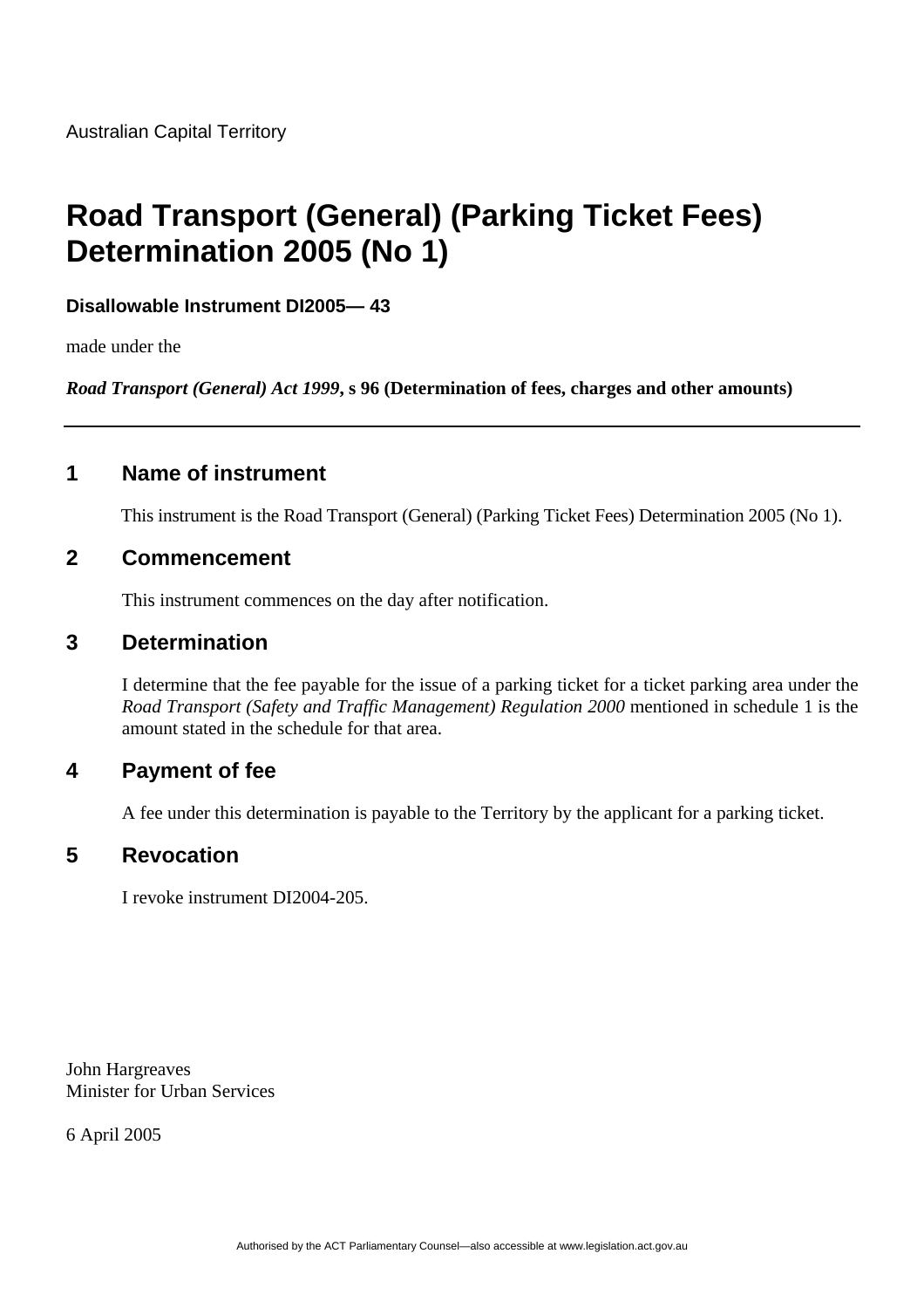#### **Schedule 1**

## **City CBD – (Zone A)**

| <b>Ticket parking area</b> | <b>Description</b> | <b>Block</b> | <b>Section</b> | <b>Division</b> | Fee                        |
|----------------------------|--------------------|--------------|----------------|-----------------|----------------------------|
| $\bullet$ Carpark 32       | Multistay          | 4            | 19             | City            | $1^{\rm st}$ hour = \$1.10 |
| • Carpark $35$             | Multistay          | 13           | 63             | City            | $2^{nd}$ hour = \$1.10     |
|                            |                    |              |                |                 | $3^{rd}$ hour = \$1.65     |
|                            |                    |              |                |                 | $4^{th}$ hour = \$1.65     |
|                            |                    |              |                |                 |                            |

All day rate = \$9.00

## **City CBD – (Zone B)**

| <b>Ticket parking area</b>                                      | <b>Description</b> | <b>Block</b>   | <b>Section</b> | <b>Division</b> | Fee                        |
|-----------------------------------------------------------------|--------------------|----------------|----------------|-----------------|----------------------------|
| $\bullet$ Carpark 6                                             | Multistay          | $\overline{c}$ | 68             | City            | $1^{\rm st}$ hour = \$1.10 |
| $\bullet$ Carpark 7                                             | Multistay          | 1              | 21             | City            | $2^{nd}$ hour = \$1.10     |
| $\bullet$ Carpark 8                                             | Multistay          | 3              | 30             | City            | $3^{rd}$ hour = \$1.65     |
| • Carpark $11 -$ Mort St, between<br>Elouera St and Cooyong St8 | Multistay          | N/A            | N/A            | <b>Braddon</b>  | $4^{th}$ hour = \$1.65     |
| $\bullet$ Carpark 15                                            | Multistay          | 12, 17 & 18    | 63             | City            |                            |
| • Carpark $16$                                                  | Multistay          | 5 & 6          | 37             | City            | All day rate $=$ \$6.70    |
| • Carpark $18$                                                  | Multistay          | 11             | 19             | City            |                            |
| • Carpark $22$                                                  | Multistay          | 8              | 25             | Turner          |                            |
| $\bullet$ Carpark 27                                            | Multistay          | 18             | 10             | City            |                            |
| $\bullet$ Carpark 28                                            | Multistay          | 2              | 21             | City            |                            |
| $\bullet$ Carpark 33                                            | Multistay          | 6              | 62             | City            |                            |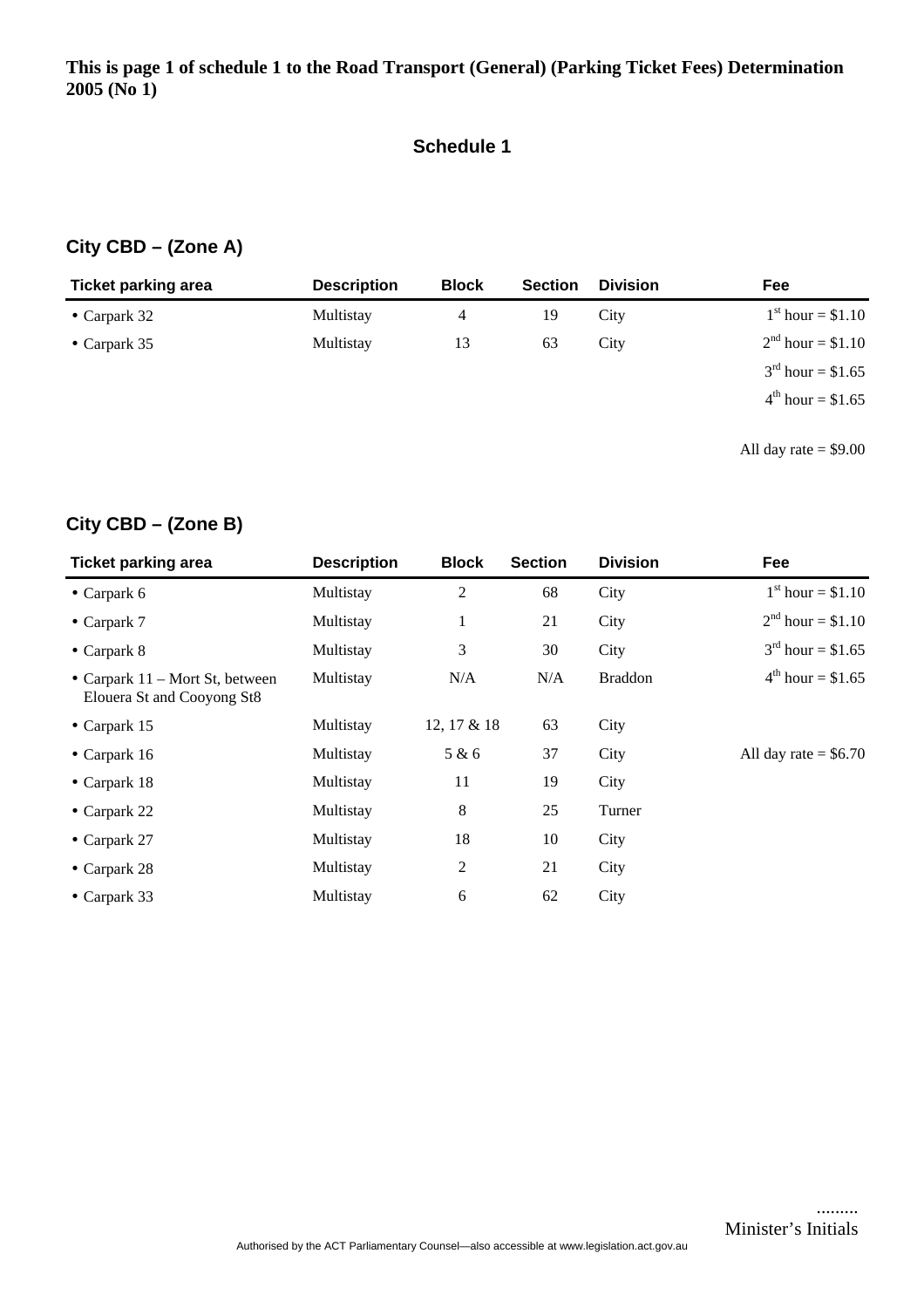#### **This is page 2 of schedule 1 to the Road Transport (General) (Parking Ticket Fees) Determination 2005 (No 1)**

## **City CBD – (Zone C)**

| <b>Ticket parking area</b>                                              | <b>Description</b> | <b>Block</b>   | <b>Section</b> | <b>Division</b> | Fee                        |
|-------------------------------------------------------------------------|--------------------|----------------|----------------|-----------------|----------------------------|
| $\bullet$ Carpark 10                                                    | Multistay          | 11             | 33             | Reid            | $1^{\rm st}$ hour = \$1.10 |
| $\bullet$ Carpark 12                                                    | Multistay          | $\mathbf{1}$   | 24             | City            | $2nd hour = $1.10$         |
| $\bullet$ Carpark 17                                                    | Multistay          | 6              | 3              | Parkes          | $3^{rd}$ hour = \$1.65     |
| $\bullet$ Carpark 19                                                    | Multistay          | 1              | 45             | Parkes          | $4^{th}$ hour = \$1.65     |
| $\bullet$ Carpark 20                                                    | Multistay          | 1              | 87             | Acton           |                            |
| $\bullet$ Carpark 20                                                    | Multistay          | 1              | 33             | Acton           | All day rate $= $4.50$     |
| $\bullet$ Carpark 21                                                    | Multistay          | $\overline{2}$ | 20             | City            |                            |
| • Carpark 23 - Mort St, between<br>Girrahween St and Elouera St         | Multistay          | N/A            | N/A            | <b>Braddon</b>  |                            |
| $\bullet$ Carpark 24                                                    | Multistay          | 7              | 8              | <b>Braddon</b>  |                            |
| • Carpark 24 - Girrahween St,<br>between Northbourne Av &<br>Torrens St | Multistay          | N/A            | N/A            | <b>Braddon</b>  |                            |
| $\bullet$ Carpark 25                                                    | Multistay          | 7              | $\,8\,$        | <b>Braddon</b>  |                            |
| • Carpark 25 - Girrahween St,<br>between Northbourne Av &<br>Torrens St | Multistay          | N/A            | N/A            | <b>Braddon</b>  |                            |
| • Carpark 26 - Watson St, between<br>Masson St & Barry Dr               | Multistay          | N/A            | N/A            | Turner          |                            |
| • Carpark 29                                                            | Multistay          | 7              | 3              | Parkes          |                            |
| • Gorman House - Batman St,<br>between Doonkuna St and<br>Currong St    | Multistay          | N/A            | N/A            | <b>Braddon</b>  |                            |

## **City CBD - Shortstay Off-Street**

| <b>Ticket parking area</b> | <b>Description</b> | <b>Block</b> | <b>Section</b> | <b>Division</b> | Fee                           |
|----------------------------|--------------------|--------------|----------------|-----------------|-------------------------------|
| • Carpark $30$             | Shortstay          | 4            |                | City            | $1^{\rm st}$ hour = \$1.10    |
| • Carpark $36$             | Shortstay          | 23           | 19             | City            | $2^{nd}$ hour = \$1.10        |
|                            |                    |              |                |                 | $3^{\text{rd}}$ hour = \$1.65 |
|                            |                    |              |                |                 | $4^{th}$ hour = \$1.65        |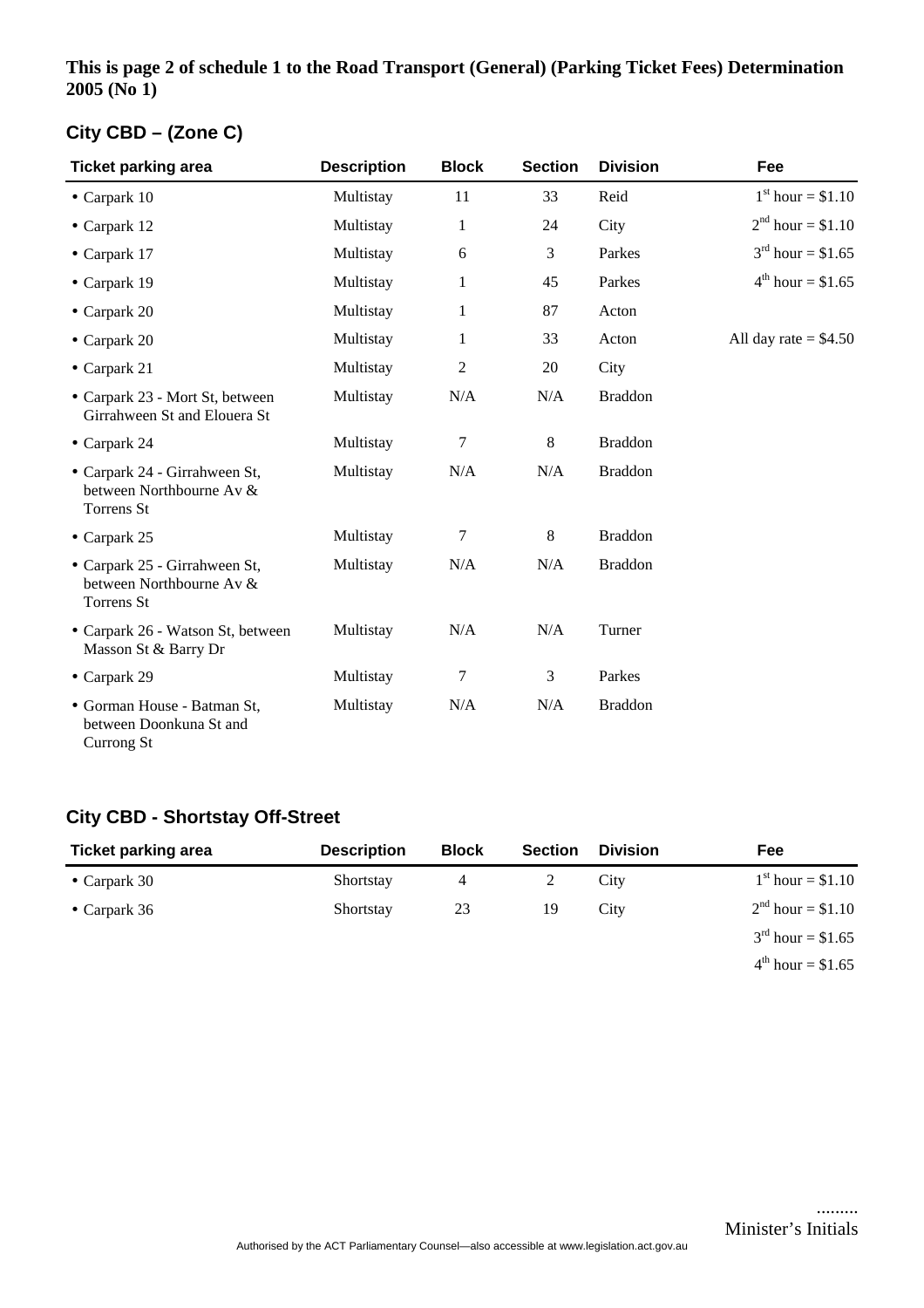#### **This is page 3 of schedule 1 to the Road Transport (General) (Parking Ticket Fees) Determination 2005 (No 1)**

## **City CBD – Shortstay On-Street**

| <b>Ticket parking area</b>                                                            | <b>Description</b> | <b>Block</b> | <b>Section</b> | <b>Division</b> | Fee                   |
|---------------------------------------------------------------------------------------|--------------------|--------------|----------------|-----------------|-----------------------|
| • Genge Street, bounded by Bunda<br>Street & Cooyong Street                           | Shortstay          | N/A          | N/A            | City            | Hourly rate $= $1.20$ |
| • Bunda Street, bounded by Genge<br>Street & Petrie Street                            | Shortstay          | N/A          | N/A            | City            |                       |
| • Street, bounded by Genge Street,<br>Petrie Street, Bunda Street &<br>Cooyong Street | Shortstay          | N/A          | N/A            | City            |                       |

## **Queensland Investment Corporation**

| <b>Ticket parking area</b> | <b>Description</b> | <b>Block</b> | <b>Section</b> | <b>Division</b> | Fee                    |
|----------------------------|--------------------|--------------|----------------|-----------------|------------------------|
| • Carpark $1 - QIC$        | Shortstay          |              | 84             | City            | $1st hour = $1.20$     |
|                            |                    |              |                |                 | $2nd hour = $1.20$     |
|                            |                    |              |                |                 | $3^{rd}$ hour = \$1.80 |
|                            |                    |              |                |                 | $4^{th}$ hour = \$1.80 |

## **Phillip CBD - (Zone A)**

| <b>Ticket parking area</b> | <b>Description</b> | <b>Block</b>   | <b>Section</b> | <b>Division</b> | Fee                        |
|----------------------------|--------------------|----------------|----------------|-----------------|----------------------------|
| $\bullet$ Carpark 2        | Multistay          | 14             | 3              | Phillip         | $1^{\rm st}$ hour = \$0.55 |
| $\bullet$ Carpark 3        | Multistay          | 1              | $\overline{4}$ | Phillip         | $2^{nd}$ hour = \$1.10     |
| $\bullet$ Carpark 4        | Multistay          | 3              | 9              | Phillip         | $3^{rd}$ hour = \$1.65     |
| • Carpark $5$              | Multistay          | 20             | 6              | Phillip         | $4^{th}$ hour = \$1.65     |
| $\bullet$ Carpark 7        | Multistay          | $\overline{4}$ | 9              | Phillip         |                            |
| $\bullet$ Carpark 8        | Multistay          | 1              | 7              | Phillip         | All day rate $= $4.50$     |
| $\bullet$ Carpark 9        | Multistay          | 33             | 80             | Phillip         |                            |
| $\bullet$ Carpark 15       | Multistay          | 6              | 81             | Phillip         |                            |
| $\bullet$ Carpark 15       | Multistay          | 7              | 156            | Phillip         |                            |
| $\bullet$ Carpark 17       | Multistay          | $7, 13 - 16$   | 15             | Phillip         |                            |
| $\bullet$ Carpark 18       | Multistay          | $\overline{2}$ | 105            | Phillip         |                            |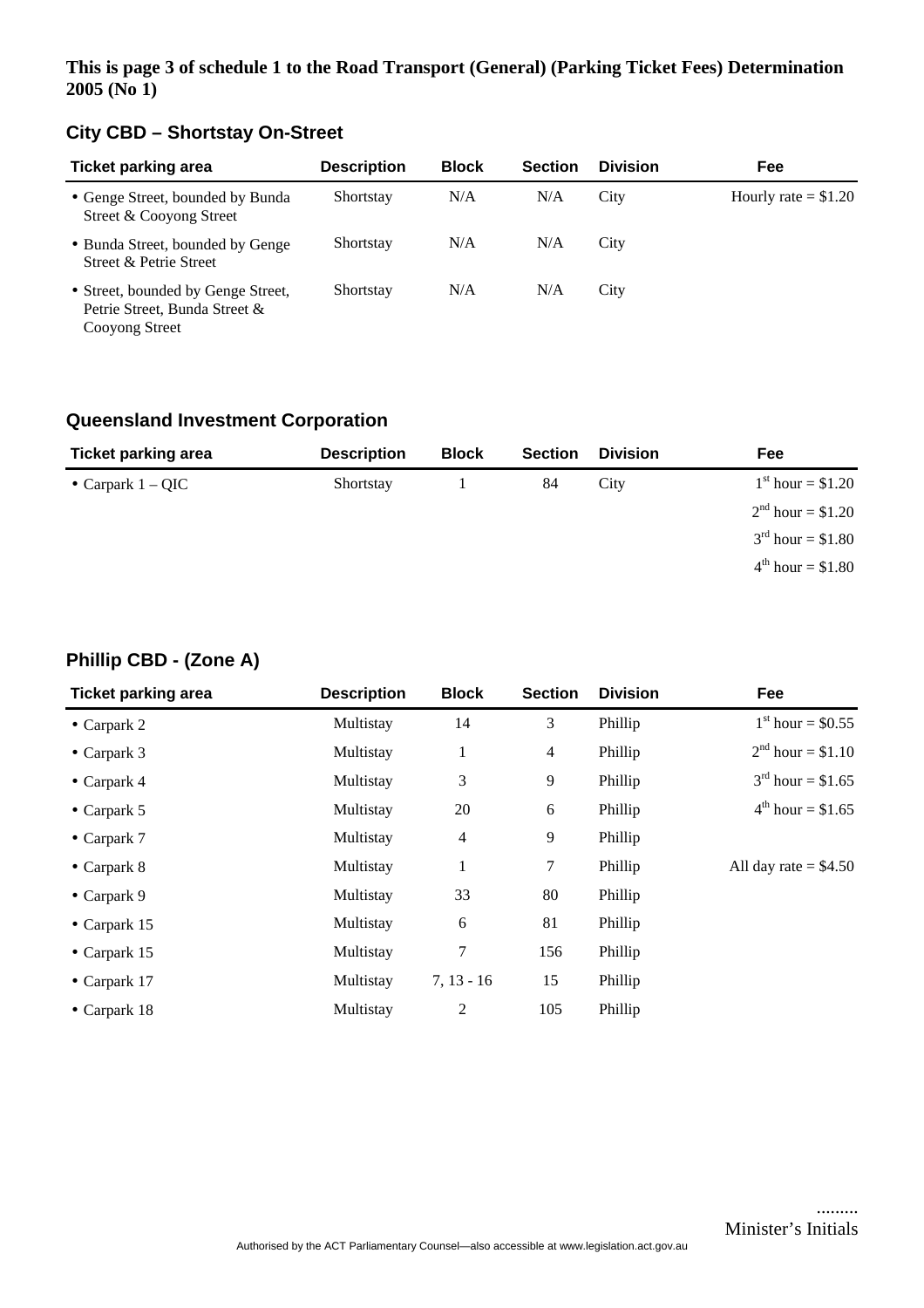#### **This is page 4 of schedule 1 to the Road Transport (General) (Parking Ticket Fees) Determination 2005 (No 1)**

## **Phillip CBD - (Zone B)**

| <b>Ticket parking area</b> | <b>Description</b> | <b>Block</b> | <b>Section</b> | <b>Division</b> | Fee                        |
|----------------------------|--------------------|--------------|----------------|-----------------|----------------------------|
| $\bullet$ Carpark 1        | Multi-stay         |              | 104            | Phillip         | $1^{\rm st}$ hour = \$0.55 |
| • Carpark $10$             | Multistay          | 18 & 30      | 80             | Phillip         | $2nd hour = $1.10$         |
| $\bullet$ Carpark 11       | Multistay          | 29           | 80             | Phillip         | $3^{rd}$ hour = \$1.65     |
| • Carpark $12$             | Multistay          | 36           | 80             | Phillip         | $4^{th}$ hour = \$1.65     |
| • Carpark $16$             | Multistay          | 11           | 81             | Phillip         |                            |
| • Carpark $16$             | Multistay          | 6            | 156            | Phillip         | All day rate $= $3.30$     |
| • Carpark 21               | Multistay          | 6            | 108            | Phillip         |                            |
| • Carpark $21$             | Multistay          | 7            | 156            | Phillip         |                            |

## **Phillip CBD - Shortstay carparks**

| <b>Ticket parking area</b>                                   | <b>Description</b> | <b>Block</b> | <b>Section</b> | <b>Division</b> | Fee                           |
|--------------------------------------------------------------|--------------------|--------------|----------------|-----------------|-------------------------------|
| • Carpark $6$                                                | Shortstay          | 20           | 6              | Phillip         | $1^{\rm st}$ hour = \$0.55    |
| • Carpark 19 - Keltie St, between<br>Bradley St & Corinna St | Shortstay          | N/A          | N/A            | Phillip         | $2^{nd}$ hour = \$1.10        |
| • Carpark 22                                                 | Shortstay          |              | 104            | Phillip         | $3^{\text{rd}}$ hour = \$1.65 |
| • Carpark $23$                                               | Shortstay          |              |                | Phillip         | $4^{th}$ hour = \$1.65        |

#### **Belconnen CBD – (Zone A) - Off-Street**

| <b>Ticket parking area</b> | <b>Description</b> | <b>Block</b> | <b>Section</b> | <b>Division</b>  | Fee                     |
|----------------------------|--------------------|--------------|----------------|------------------|-------------------------|
| • Carpark $10$             | Multistay          | 8            | 50             | <b>Belconnen</b> | $1st$ hour = \$0.55     |
| • Carpark $11$             | Multistay          | 21           | 52             | <b>Belconnen</b> | $2^{nd}$ hour = \$1.10  |
| • Carpark $12$             | Multistay          | 5 & 6        | 152            | Belconnen        | $3^{rd}$ hour = \$1.65  |
| • Carpark $13$             | Multistay          | 77           | 65             | Belconnen        |                         |
| • Carpark $14$             | Multistay          | 72 & 74      | 65             | Belconnen        | All day rate $=$ \$4.50 |
| • Carpark $15$             | Multistay          | 6            | 48             | <b>Belconnen</b> |                         |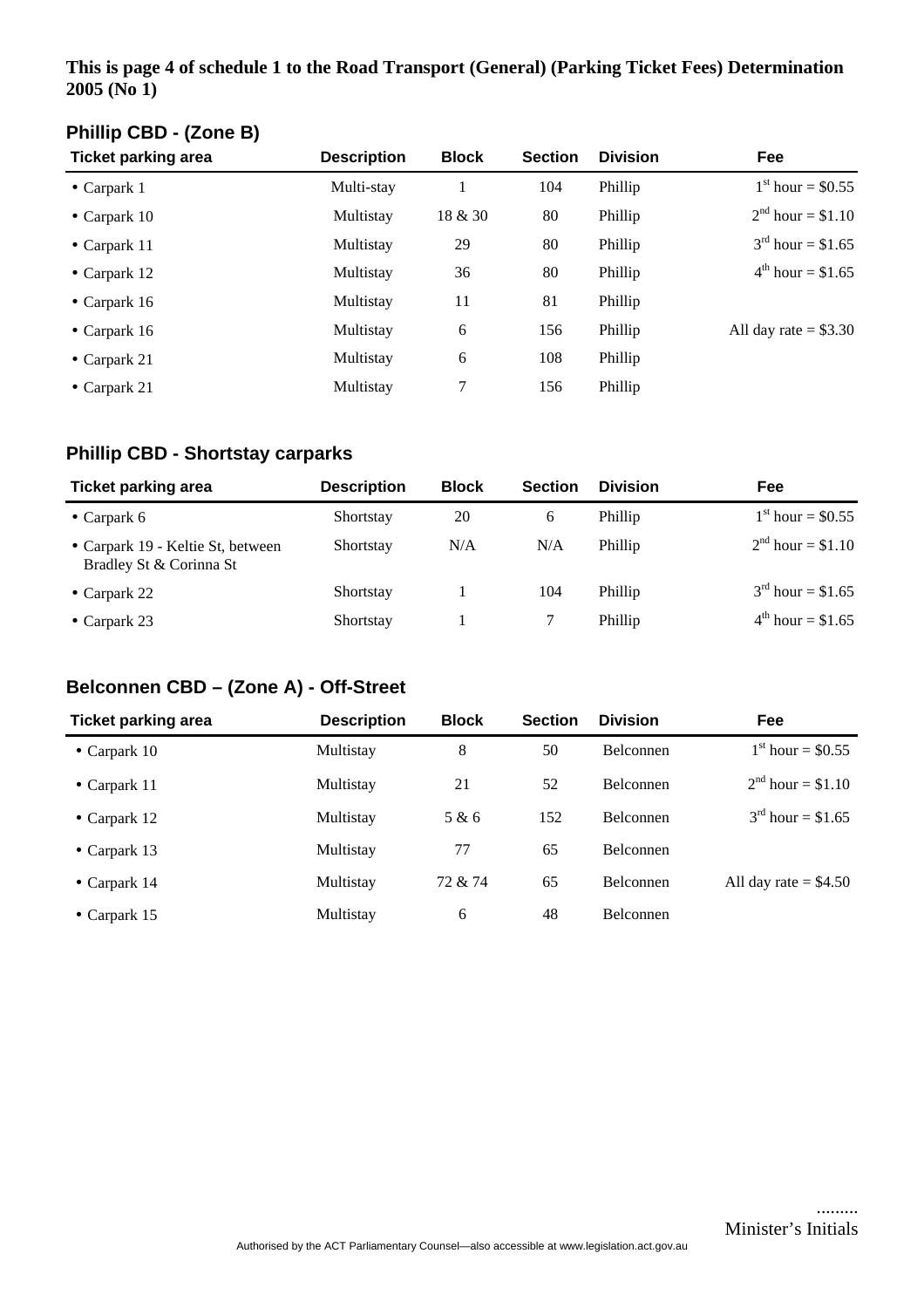#### **This is page 5 of schedule 1 to the Road Transport (General) (Parking Ticket Fees) Determination 2005 (No 1)**

| <b>Ticket parking area</b> | <b>Description</b> | <b>Block</b>   | <b>Section</b> | <b>Division</b>  | Fee                    |
|----------------------------|--------------------|----------------|----------------|------------------|------------------------|
| $\bullet$ Carpark 1        | Multistay          | 9              | 14             | Belconnen        | $1st hour = $0.55$     |
| • Carpark $2$              | Multistay          | 13             | 14             | Belconnen        | $2^{nd}$ hour = \$1.10 |
| • Carpark $3$              | Multistay          | 7              | 20             | Belconnen        | $3^{rd}$ hour = \$1.65 |
| $\bullet$ Carpark 4        | Multistay          | 2              | 22             | Belconnen        |                        |
| • Carpark $5$              | Multistay          | $\overline{2}$ | 27             | Belconnen        | All day rate $= $3.30$ |
| $\bullet$ Carpark 7        | Multistay          | 1              | 11             | Belconnen        |                        |
| • Carpark $8$              | Multistay          | 1              | 5              | Belconnen        |                        |
| • Carpark $9$              | Multistay          | 10             | 31             | <b>Belconnen</b> |                        |

## **Belconnen CBD – (Zone B) – Off-Street**

## **Belconnen CBD – Multistay parking On-Street**

| Ticket parking area                                      | <b>Description</b> | <b>Block</b> | <b>Section</b> | <b>Division</b>  | Fee                    |
|----------------------------------------------------------|--------------------|--------------|----------------|------------------|------------------------|
| • Lathlain St, bounded by Luxton<br>St & Chan St         | Multistay          | N/A          | N/A            | <b>Belconnen</b> | $1st hour = $0.80$     |
| • Emu Bank, bounded by Lake<br>Ginninderra & Chandler St | Multistay          | N/A          | N/A            | <b>Belconnen</b> | $2nd hour = $1.10$     |
|                                                          |                    |              |                |                  | $3^{rd}$ hour = \$1.65 |

All day rate = \$4.50

#### **Belconnen CBD – Shortstay parking On-Street**

| <b>Ticket parking area</b>                                        | <b>Description</b> | <b>Block</b> | <b>Section</b> | <b>Division</b>  | Fee                        |
|-------------------------------------------------------------------|--------------------|--------------|----------------|------------------|----------------------------|
| • Chan St, bounded by Lathlain St<br>& Benjamin Way               | Shortstay          | N/A          | N/A            | Belconnen        | $1^{st}$ 1/2 hour = \$0.40 |
| • Benjamin Way, bounded by Chan<br>St & College St                | Shortstay          | N/A          | N/A            | Belconnen        | $1st$ hour = \$0.80        |
| • Benjamin Way, bounded by<br>Swanson Ct & Emu Bank               | Shortstay          | N/A          | N/A            | <b>Belconnen</b> | $2^{nd}$ hour = \$1.10     |
| • Chandler St, bounded by<br>Benjamin Way & College St            | Shortstay          | N/A          | N/A            | <b>Belconnen</b> | $3^{rd}$ hour = \$1.65     |
| • Swanson Ct, bounded by<br>Benjamin Way & Chandler St            | Shortstay          | N/A          | N/A            | Belconnen        |                            |
| • Cameron Ave, bounded by<br>Benjamin Way & Eastern Valley<br>Way | Shortstay          | N/A          | N/A            | <b>Belconnen</b> |                            |
| • Emu Bank, bounded by Benjamin<br>Way & Veryard Cl               | Shortstay          | N/A          | N/A            | Belconnen        |                            |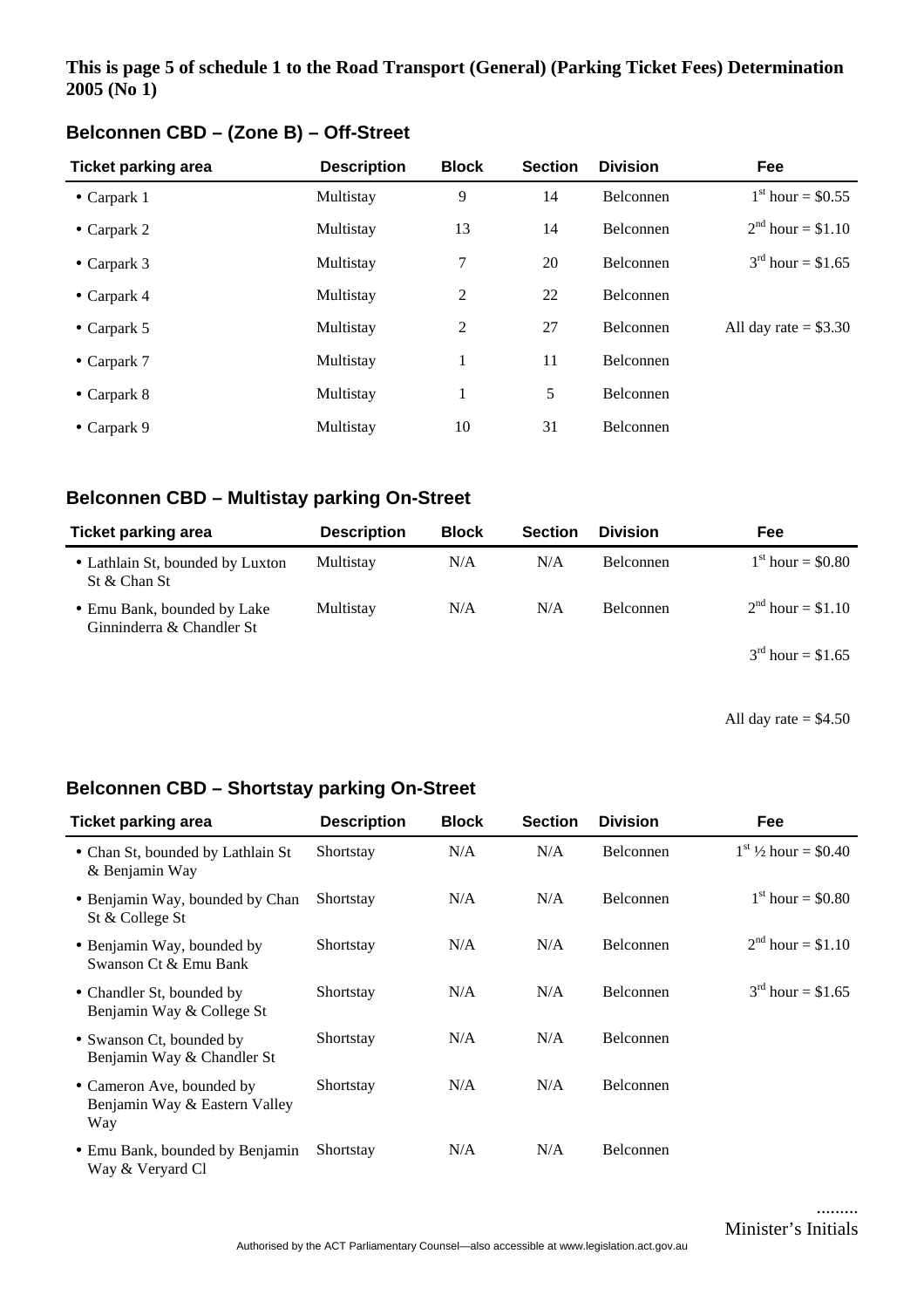#### **This is page 6 of schedule 1 to the Road Transport (General) (Parking Ticket Fees) Determination 2005 (No 1)**

| <b>Ticket parking area</b> | <b>Description</b> | <b>Block</b> | <b>Section</b> | <b>Division</b> | <b>Fee</b>              |
|----------------------------|--------------------|--------------|----------------|-----------------|-------------------------|
| • Carpark $1$              | Multistay          |              | 18             | Greenway        | $1st hour = $0.55$      |
| • Carpark 2                | Multistay          | 20           | 19             | Greenway        | $2nd hour = $1.10$      |
| • Carpark $3$              | Multistay          | 20           | 19             | Greenway        | $3^{rd}$ hour = \$1.65  |
| • Carpark $6$              | Multistay          | 11           | 2              | Greenway        |                         |
| $\bullet$ Carpark 7        | Multistay          | 11           | 2              | Greenway        | All day rate $=$ \$4.50 |

## **Tuggeranong CBD – (Zone A) – Off-Street**

## **Tuggeranong CBD – (Zone B) – Off-Street**

| <b>Ticket parking area</b> | <b>Description</b> | <b>Block</b> | <b>Section</b> | <b>Division</b> | Fee                        |
|----------------------------|--------------------|--------------|----------------|-----------------|----------------------------|
| • Carpark 4                | Multistay          |              |                | Greenway        | $1^{\rm st}$ hour = \$0.55 |
| • Carpark $5$              | Multistay          |              |                | Greenway        | $2nd hour = $1.10$         |
|                            |                    |              |                |                 | $3^{rd}$ hour = \$1.65     |
|                            |                    |              |                |                 |                            |

All day rate  $= $3.30$ 

## **Tuggeranong CBD – Multistay parking – On-Street**

| <b>Ticket parking area</b>                             | <b>Description</b> | <b>Block</b> | <b>Section</b> | <b>Division</b> | Fee                    |
|--------------------------------------------------------|--------------------|--------------|----------------|-----------------|------------------------|
| • Reed St, bounded by Soward<br>Way & Anketell St      | Multistay          | N/A          | N/A            | Greenway        | $1st hour = $0.80$     |
| • Cowlishaw St, bounded by<br>Anketell St & Athllon Dr | Multistay          | N/A          | N/A            | Greenway        | $2^{nd}$ hour = \$1.10 |
| • Pitman St, bounded by Athllon<br>Dr & Holwell St     | Multistay          | N/A          | N/A            | Greenway        | $3^{rd}$ hour = \$1.65 |
| • Holwell St, bounded by<br>Cowlishaw St & Pitman St   | Multistay          | N/A          | N/A            | Greenway        |                        |

All day rate  $= $4.50$ 

## **Tuggeranong CBD - Shortstay parking – On-Street**

| <b>Ticket parking area</b>                            | <b>Description</b> | <b>Block</b> | <b>Section</b> | <b>Division</b> | <b>Fee</b>                 |
|-------------------------------------------------------|--------------------|--------------|----------------|-----------------|----------------------------|
| • Anketell St, bounded by Pitman<br>St & Reed St      | Shortstay          | N/A          | N/A            | Greenway        | $1^{st}$ 1/2 hour = \$0.40 |
| • Pitman St, bounded by<br>Cowlishaw St & Anketell St | Shortstay          | N/A          | N/A            | Greenway        | $1st hour = $0.80$         |
|                                                       |                    |              |                |                 | $2nd hour = $1.10$         |
|                                                       |                    |              |                |                 | $3^{rd}$ hour = \$1.65     |